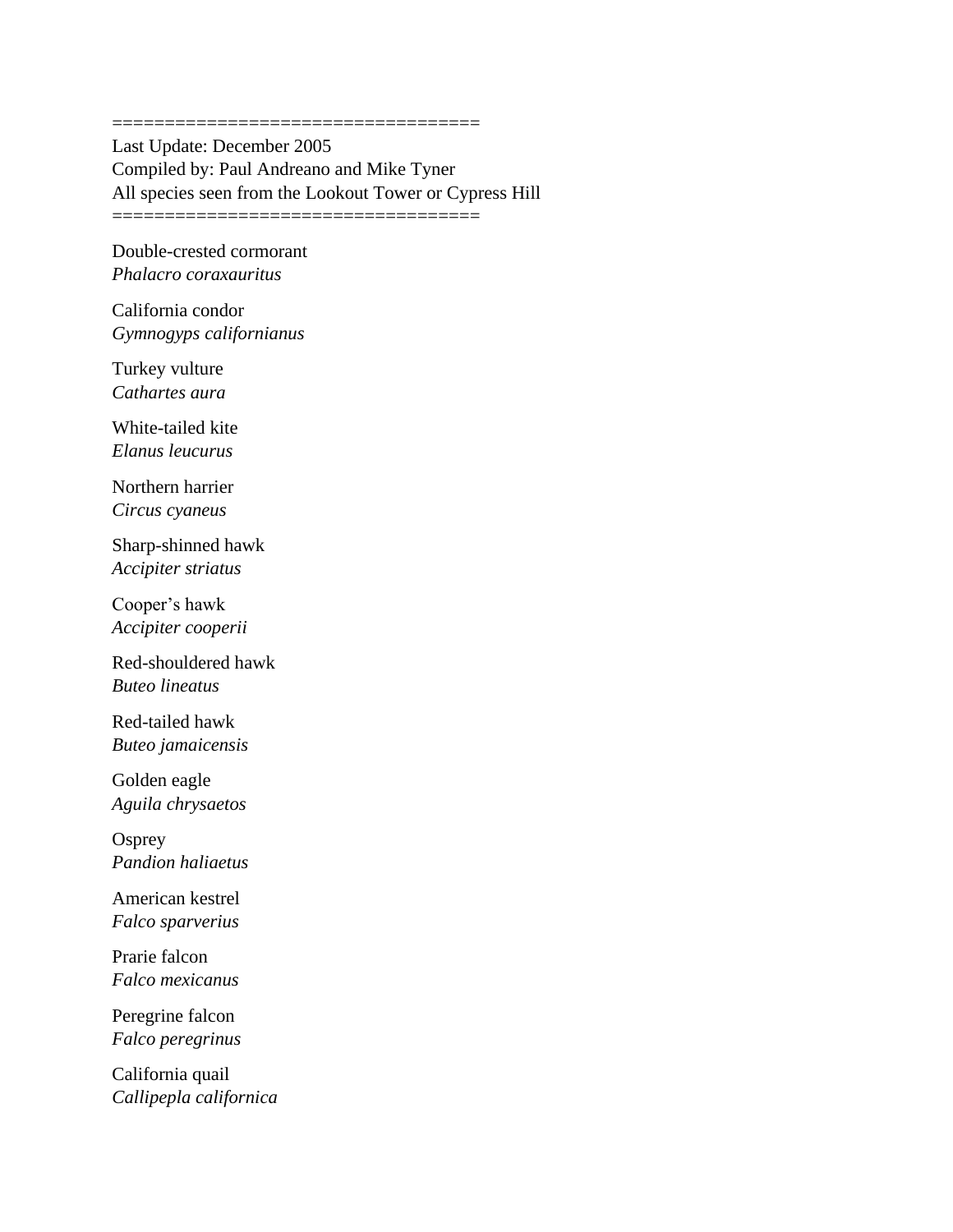Mountain quail *Oreortyx pictus*

Rock dove *Columba livia*

Mourning dove *Zenaida macroura*

Band-tailed pigeon *Columba fasciata*

Great horned owl *Bubo virginianus*

Burrowing owl *Athene cunicularia*

Common poorwill *Phalaenoptilus nuttallii*

White-throated swift *Aeronautes saxatalis*

Anna's hummingbird *Calyte anna*

Black-chinned hummingbird *Archilochus alexandri*

Allen's hummingbird *Selasphorus sasin*

Rufous hummingbird *Selasphorus rufus*

Acorn woodpecker *Melanerpes formicivorus*

Red-breatsed sapsucker *Sphyrapicus rubber*

Downey woodpecker *Picoides pubescens*

Hairy woodpecker *Picoides villosus*

Nuttall's woodpecker *Picoides nuttallii*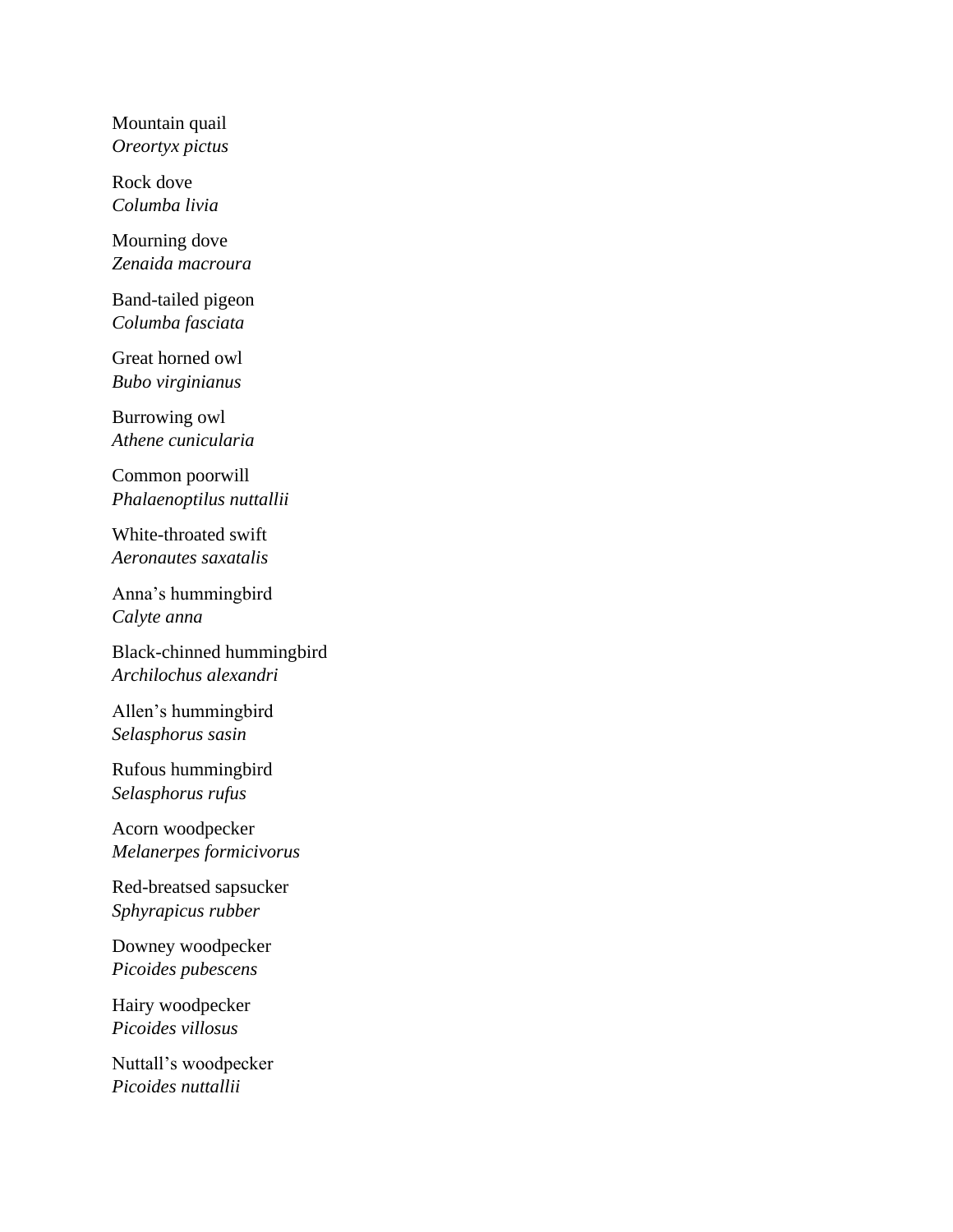Northern flicker *Colaptes auratus*

Western wood-pewee *Contopuss ordidulus*

Pacific-slope flycatcher *Empidonax difficilis*

Black phoebe *Sayornis nigricans*

Say's phoebe *Sayornis saya*

Ash-throated flycatcher *Myiarchus cinerascens*

Hutton's vireo *Vireo huttoni*

Steller's jay *Cyanocitta stelleri*

Western scrub jay *Aphelocoma californica*

Common raven *Corvus corax*

American crow *Couvus brachyrhynchos*

Purple martin *Progne subis*

Tree swallow *Tachycineta bicolor*

Violet-green swallow *Tachycineta thalassina*

Cliff swallow *Petrochelidon pyrrhonota*

Chestnut-backed chickadee *Poecile rufescens*

Oak titmouse *Baeolophus inornatus*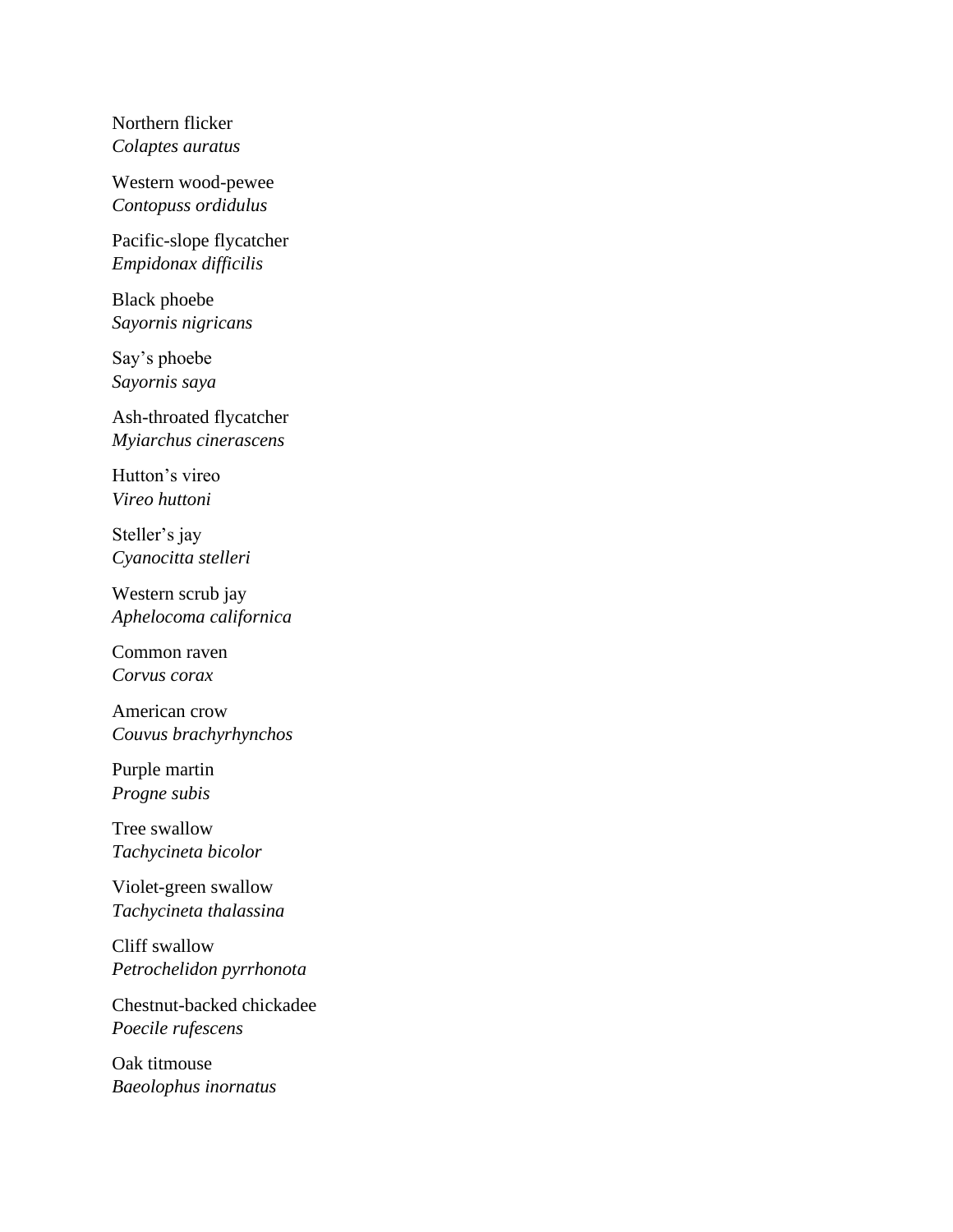Bushtit *Psaltriparus minimus*

White-breasted nuthatch *Sitta carolinensis*

Bewick's wren *Thryomanes bewickii*

Rock wren *Salpinctes obsoletus*

Ruby-crowned kinglet *Regulus calendula*

Wrentit *Chamaea fasciata*

Blue-gray gnatcatcher *Polioptila caerulea*

Western bluebird *Sialia mexicana*

Hermit thrush *Catharus guttatus*

American robin *Turdus migratorius*

California thrasher *Toxostoma redivivum*

Sage thrasher *Oreoscoptes montanus*

European starling *Sturnus vulgaris*

Cedar waxwing *Bombycilla garrulous*

Phainopepela *Phainopepela nitens*

Yellow-rumped warbler *Dendroica coronata*

Hermit Warbler *Dendroica occidentallis*